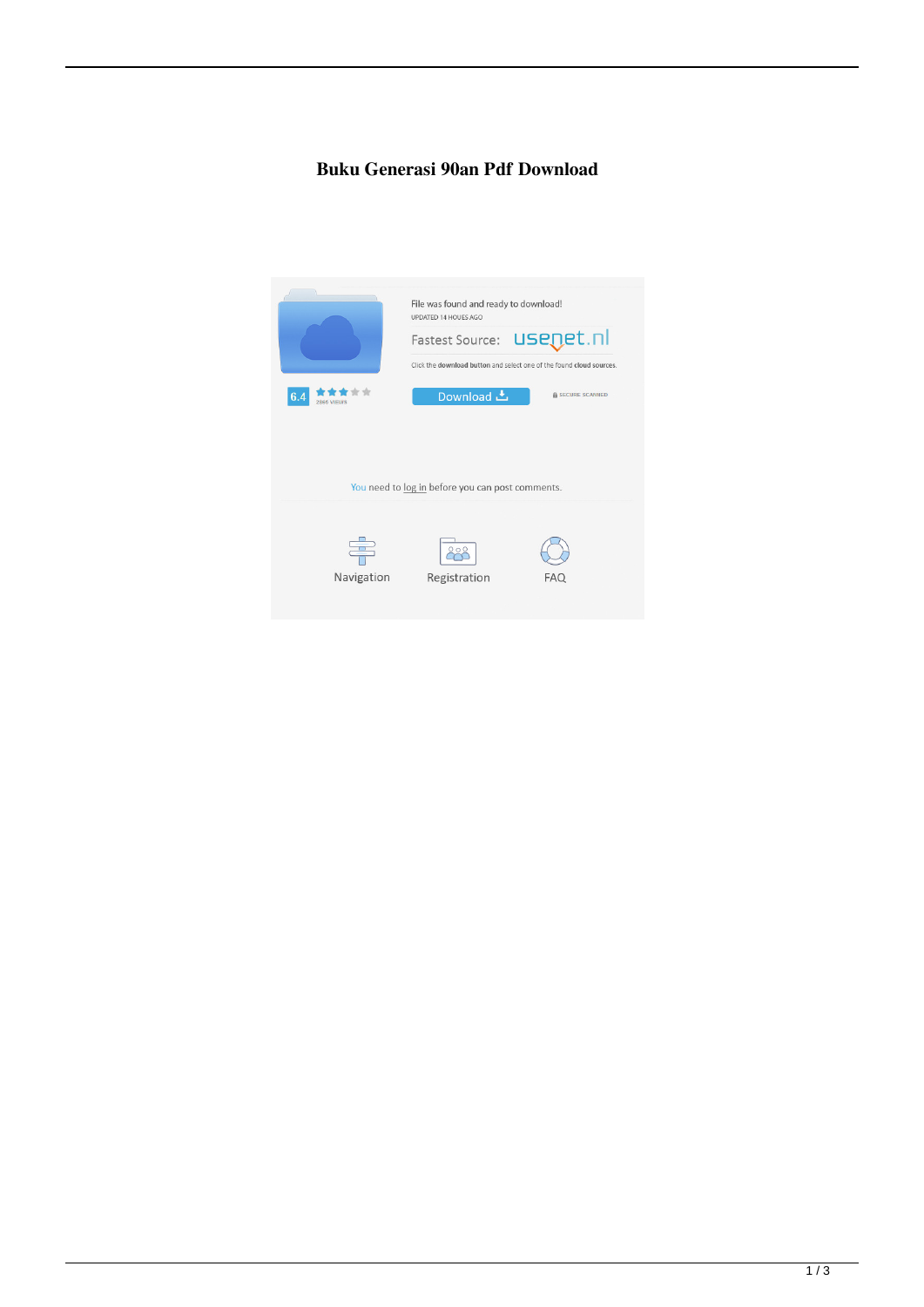by MaviEvo FAPersonal Material FileAge / Type : docOther :

5a2f61d7b6c4ec5f0a4c5978c9e0c532Description : File PDF / File Packed / File Compressed / Embedded.nFormat / PDF / E-mail / X-Mailer : Adobe Acrobat 8.1.0inOther : Penelitin lagiIso File:It was one of those days and I just wanted to do something different with my hair. I was given a choice of only two haircuts for that day and I chose the short one because it would be more easy to style. The haircut didn't feel right though so I decided to go with the long one. It looked good until the moment I walked out of the salon. The hairdresser's comment had made me realise that my hair wasn't just long but it was also thinning on the crown. I was shocked and in a hurry to contact my mother who was busy at the time. As my father had long hair, I saw him as the perfect person to learn from, but he just kept on turning me away. He would always say that he already knew a lot about life. He would be so smart and yet he would turn me away by treating me like a kid. He even denied me a chance of attending his classes because I was far too young to participate. All my life, he put his trust in me but because I wasn't able to provide for him, I grew to be the perfect son. I am so ashamed of what I have become. It's hard to accept my past and I am still living with the fear that I will one day meet with the same fate as my father. I feel that I've been ignoring the problem for a long time but when I was going through my most painful moments, it dawned on me that I need to do something. Many parents do the same thing to their children and that's why we have so many outcasts in this world. Parents should know that the children they raise are not their property, they are their children. We all should be treated as such. There are many paths a child can take in his or her life. Some will make it while others will fail miserably. The ones who make it should know that their parents do not stand a chance of